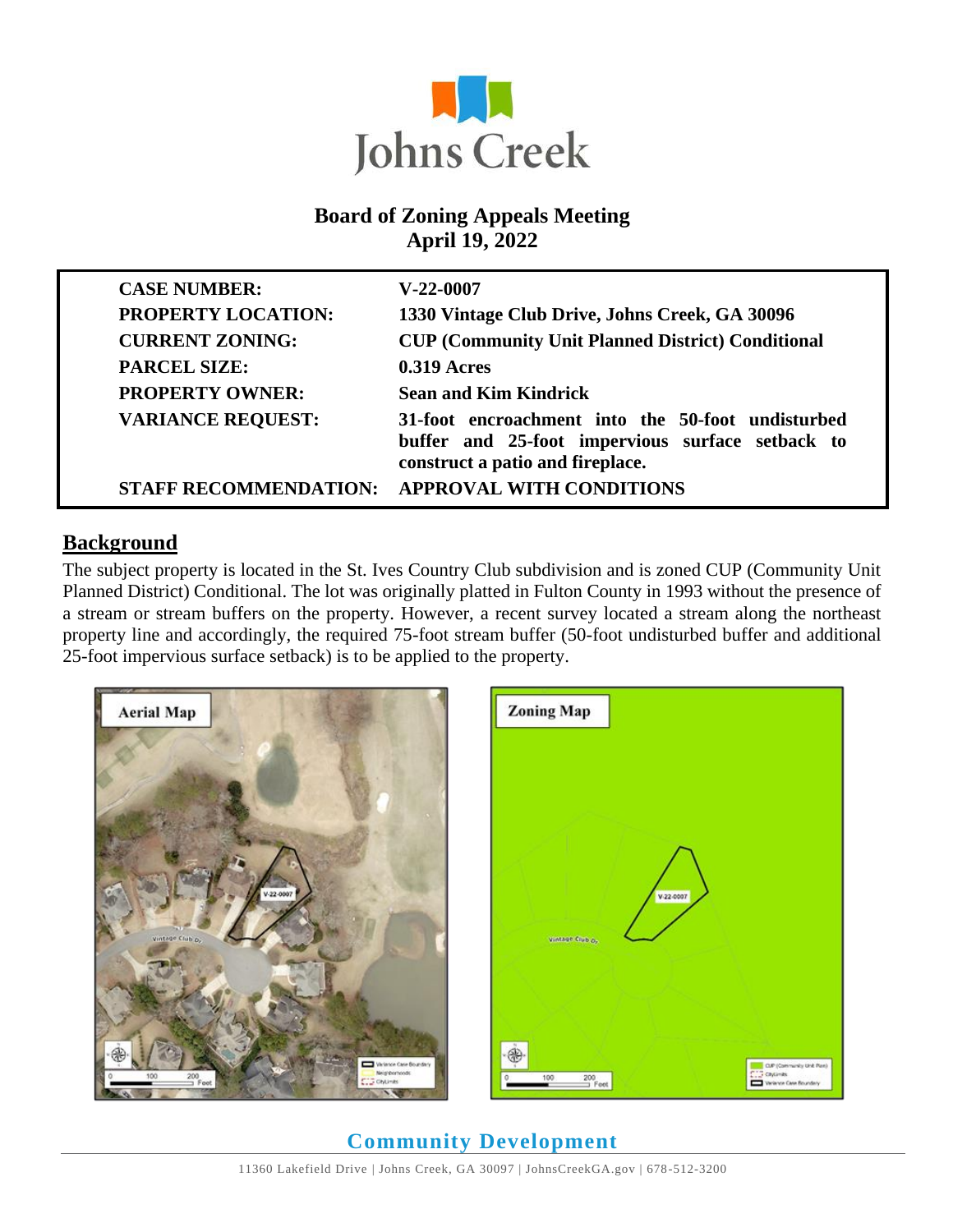### **Applicable Code Requirements**

City of Johns Creek Code of Ordinances, Chapter 109: Natural Resources and Environmental Protection, Article V: Stream Buffer Protection, Section 109-118: Land Development Requirements.

- (a) *Buffer and setback requirements*.
	- (1) An undisturbed natural vegetative buffer shall be maintained for 50 feet, measured horizontally, on both banks (as applicable) of the stream as measured from the point of wrested vegetation.
	- (2) An additional setback shall be maintained for 25 feet, measured horizontally, beyond the undisturbed natural vegetative buffer, in which all impervious cover shall be prohibited. Grading, filling and earthmoving shall be minimized within the setback.

### **Variance Request**

The Applicant is requesting to encroach 31 feet into the stream buffer to construct a 340-square foot patio with a fireplace and to bring the entire property into compliance with the Stream Buffer ordinance. These improvements will result in 85 square feet of disturbance (outlined in blue) in the 50-foot undisturbed buffer, and 340 square feet of new impervious surface (highlighted in purple) in the additional 25-foot impervious surface setback. The Applicant has proposed to remove 200 square feet of existing impervious surface within the State's 25-foot stream buffer (highlighted in orange) and replace the area with sod.

In order to offset stormwater and environmental impacts associated with the proposed encroachment into the stream

buffer, the Applicant has proposed to plant 2 small trees, 6 shrubs, and 22 square feet of groundcover, as well as additional planting for beautification (shown in green in the Mitigation Plan).

### **Stream Buffer Variance Review Criteria**

City Code Section 109-118(b)(2) lists the following considerations for granting stream buffer variances:

- a. When a property's shape, topography or other physical conditions existing at the time of the adoption of this article prevents land development unless a buffer variance is granted;
- b. Unusual circumstances when strict adherence to the minimal buffer requirements in the article would create an extreme hardship.



### **Staff Analysis**

The subject property was platted in Fulton County in 1993 with no indication of the presence of a stream buffer. However, a recent survey confirmed the presence of a stream requiring the 75-foot stream buffer (50 foot undisturbed buffer and additional 25-foot impervious surface setback) to be applied to the property. The determination of a stream on the property requires the application of the stream buffer to the property and creates a hardship for the homeowner. To proceed with the proposed improvements and to bring the existing